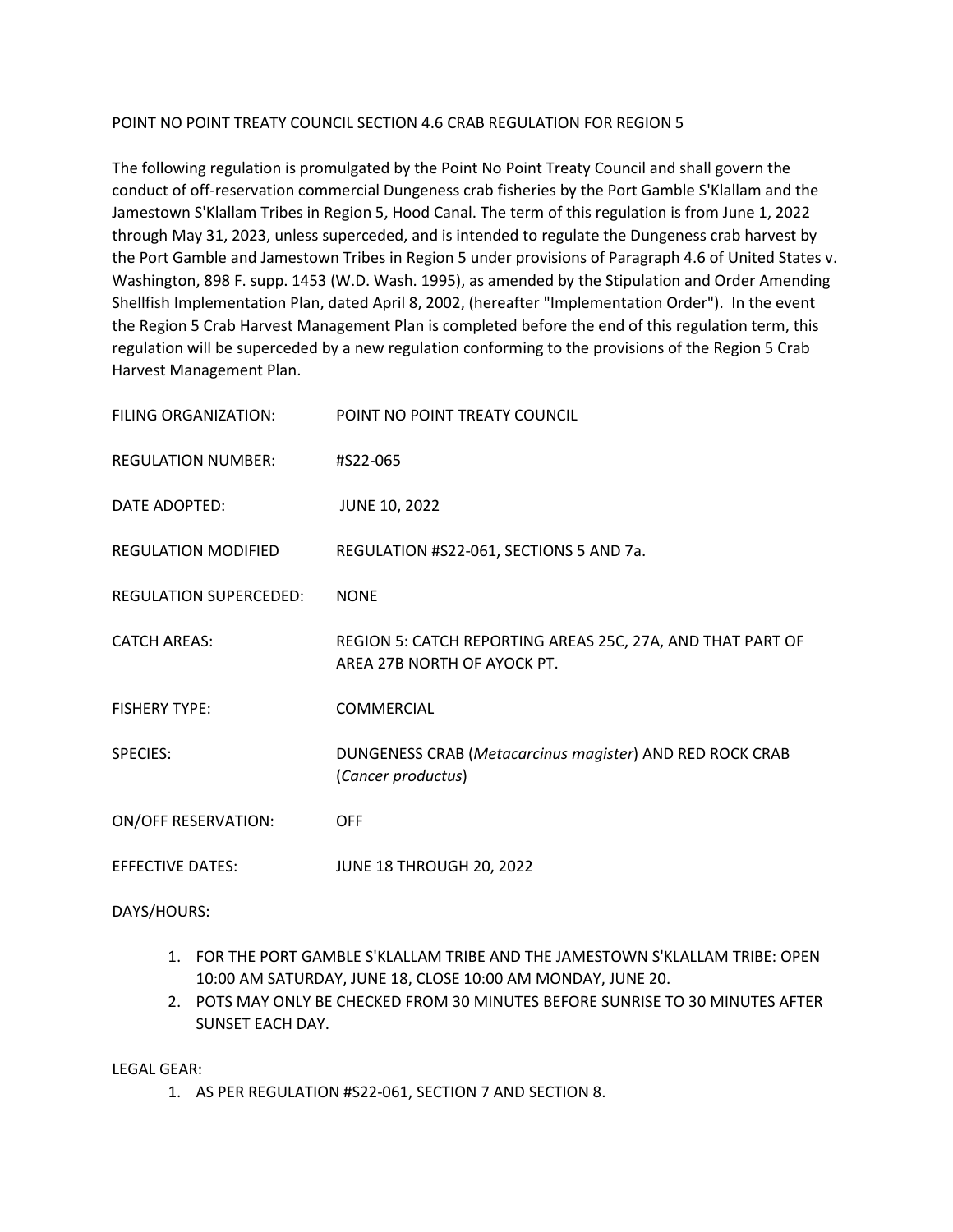- 2. A BUOY MAY BE ANY COLOR EXCEPT FOR A COMBINATION OR RED AND WHITE. IF ANY PORTION OF A BUOY IS RED, NO REMAINING PORTION MAY BE WHITE. IF ANY PORTION OF A BUOY IS WHITE, NO REMAINING PORTION MAY BE RED.
- 3. LONG LINE FISHING IS NOT PERMITTED: EACH POT BEING FISHED MUST HAVE A SURFACE BUOY ATTACHED.

## GEAR LIMITS:

THE POT LIMIT IS 35 POTS PER VESSEL AND PER FISHER IN ALL AREAS COMBINED. WITHIN PORT GAMBLE BAY, THE POT LIMIT IS THREE POTS PER FISHER.

HARVEST RESTRICTIONS:

- 1. THE MINIMUM SIZE FOR HARVEST IS 6 1/4 INCHES FOR DUNGENESS CRAB AND 5 INCHES FOR RED ROCK CRAB. MINIMUM SIZE IS MEASURED AS CALIPER LENGTH ACROSS THE BACK OF THE CRAB, IMMEDIATELY IN FRONT OF THE TIPS.
- 2. ONLY MALE CRAB MAY BE TAKEN.
- 3. RECENTLY MOLTED, SOFT-SHELLED CRAB MAY NOT BE TAKEN. ALL CRAB TAKEN MUST BE CHECKED FOR SHELL HARDNESS.
- 4. IT IS UNLAWFUL FOR FISHERS TO RETAIN AND POSSESS ANY FEMALE, UNDERSIZED AND SOFT-SHELLED CRABS. ALL FEMALE, UNDERSIZED AND SOFT-SHELLED DUNGENESS CRABS MUST BE RETURNED TO THE WATER UNHARMED.

## REGISTRATION:

ALL TRIBAL FISHERS PLANNING TO PARTICIPATE IN THE REGION 5 CRAB FISHERY MUST REGISTER AT THE TRIBAL FISHERIES OFFICE PRIOR TO FISHING. AT THE TIME OF REGISTRATION, FISHERS SHALL REPORT THE NUMBER OF POTS TO BE USED.

### EXPECTED HARVEST:

THE TREATY SHARE FOR DUNGENESS CRAB IN REGION 5 IS 208,000 POUNDS.

# CATCH REPORTING:

ALL COMMERCIAL CATCHES SHALL BE REPORTED ON TREATY INDIAN FISH RECEIVING TICKETS. THE WEIGHT OF ALL CRAB RECEIVED AND NOT PURCHASED FOR ANY REASON SHALL BE RECORDED AS TAKE HOME OR SPECIES CODE 20-561 ON TREATY INDIAN FISH RECEIVING TICKETS. ALL SUBSISTENCE CRAB HARVEST SHALL BE REPORTED ON SHELLFISH SUBSISTENCE CARDS. CARDS ARE AVAILABLE AT THE TRIBAL FISHERIES OFFICE.

### OTHER RESTRICTIONS:

- 1. AS PER REGULATION #S22-061. THE USE OF ANY CLAM SPECIES DUG FROM BEACHES OPENED FOR SUBSISTENCE HARVEST WILL CONTINUE TO BE PROHIBITED.
- 2. IT IS UNLAWFUL TO REMOVE FROM THE WATER OR TAMPER WITH ANOTHER FISHER'S CRAB GEAR. ANY CRAB GEAR FOUND WITHOUT LEGIBLE IDENTIFICATION MARKINGS MUST BE TURNED IN TO THE TRIBAL FISHERIES OFFICE. FISHERS WISHING TO TEND THE GEAR OF ANOTHER FISHER ON A TEMPORARY BASIS MUST OBTAIN A GEAR-TENDING PERMIT SPECIFIC TO THAT FISHER, FROM THEIR TRIBAL FISHERIES OFFICE. TRIBAL FISHERIES STAFF